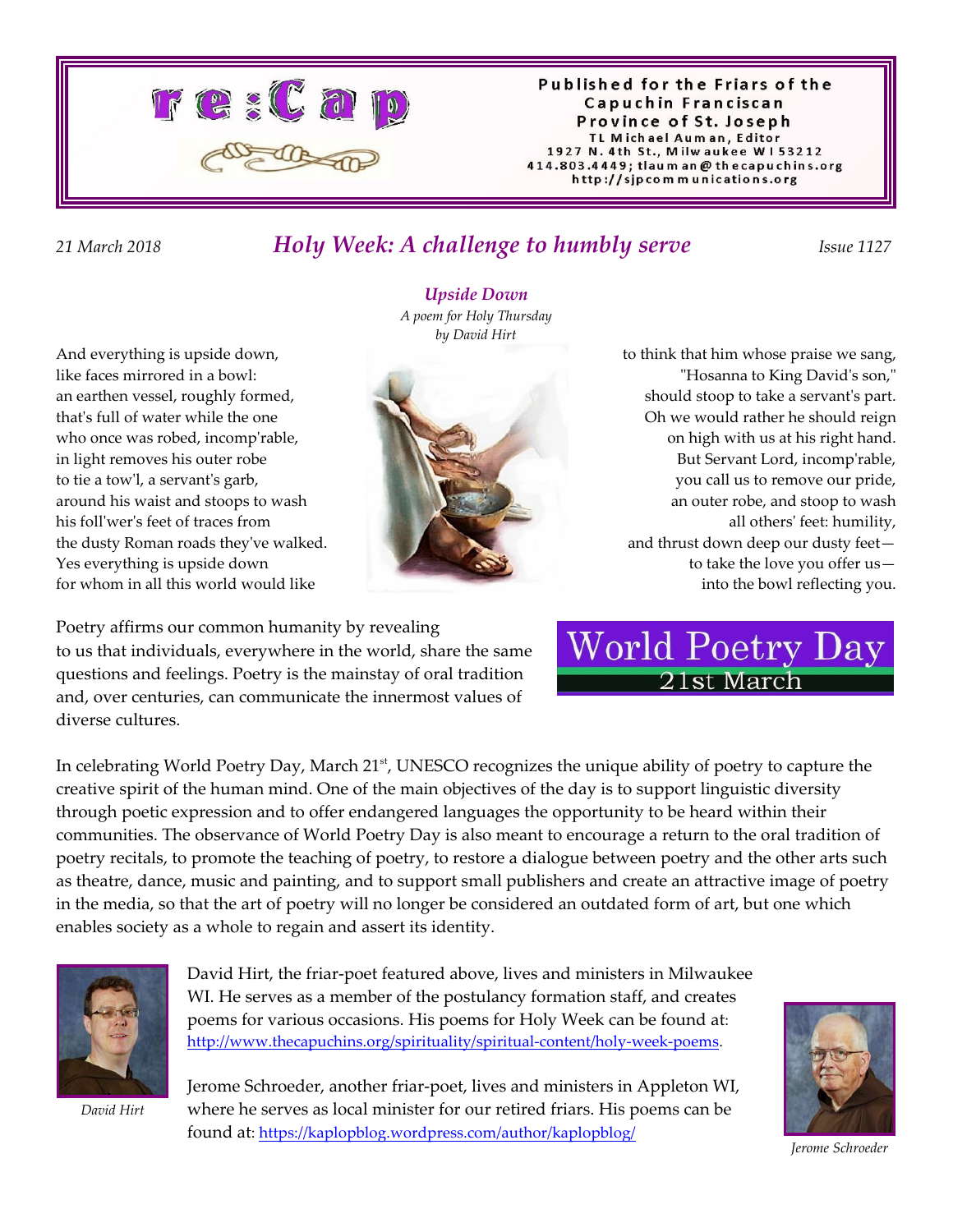# *Life in the "Big Sky" friary*

By Mark Joseph Costello

*(This essay was originally published in "InterConnection," the province's JPIC newsletter, February 2018)*



*During Catholic School Week at Pretty Eagle Catholic Academy, the St. Katharine Friars were honored with a special lunch for their contributions as religious ministering on the Crow Reservation. L-R: Mark Joseph Costello, Jerry Cornish, Bill Frigo and Tien Dinh*

Long days with challenging ministry is a good description of our reality on the Crow reservation in southeastern Montana. Having a sense of accomplishment is rather elusive in an environment of unemployment, broken families and addiction. While the unemployment rate in the country is at an all time low, it runs to 70% here on the reservation. We try to support people through education and attending to their faith needs, but this can take a toll on a friar's mental and spiritual health.

One major source of support is what the friars do for each other living in community. Coming home to an understanding heart or two (or in our case three), and sharing a meal or prayer together, provide the balance and support that one needs in dealing with reservation culture. Keeping positive and realistic in ministry requires an honesty that often only a community

member can provide. The people we serve here are both troubled and beautiful. Native culture is both attractive and easily misunderstood. Together as friars, the mysteries and miseries of this rather unique minority can be served better by our communal presence. We friars are of different abilities, ages, cultures and personalities. We complement each other in many ways, and the people see that. The people also see us as belonging together, our own little clan *among the clans* of the Crow tribe.

Now that two of us St. Katharine friars fairly singlehandedly (no staffs) run four small parishes, teach at the Catholic school and do sacramental preparation, there is much to occupy our time. While another friar is teaching full time at the school and running children's Sunday school, our retired friar continues to do helpouts and a lot of work around the friary and home parish. The life in the friary is a major stabilizing effect and a source of joy, allowing us to face the challenges and needs of the people of God.

### *Assassination anniversary*



Oscar Romero was archbishop of San Salvador. He was assassinated 38 years ago on Monday 24 March 1980 as he was celebrating Mass in the chapel of the Divine Providence cancer hospital where he lived. Thirty five years later, he was declared a martyr of the church, killed out of hatred of the faith, and was beatified on 23 May 2015.

*"It is important to note why [the church] has been persecuted. Not any and every priest has been persecuted, not any and every institution has been attacked. That part of the church has been attacked and persecuted that put itself on the side of the people and went to the people's defense. Here again we find the same key to understanding the persecution of the church: the poor.*" *— Romero, speech at the Université catholique de Louvain, Belgium, 2 February 1980.*

The Congregation for Saints' Causes voted unanimously to recommend Pope Francis recognize Romero as a martyr. "He was killed at the altar. Through him, they wanted to strike the church that flowed from the Second Vatican Council." His assassination "was not caused by motives that were simply political, but by hatred for a faith that, imbued with charity, would not be silent in the face of the injustices that relentlessly and cruelly slaughtered the poor and their defenders."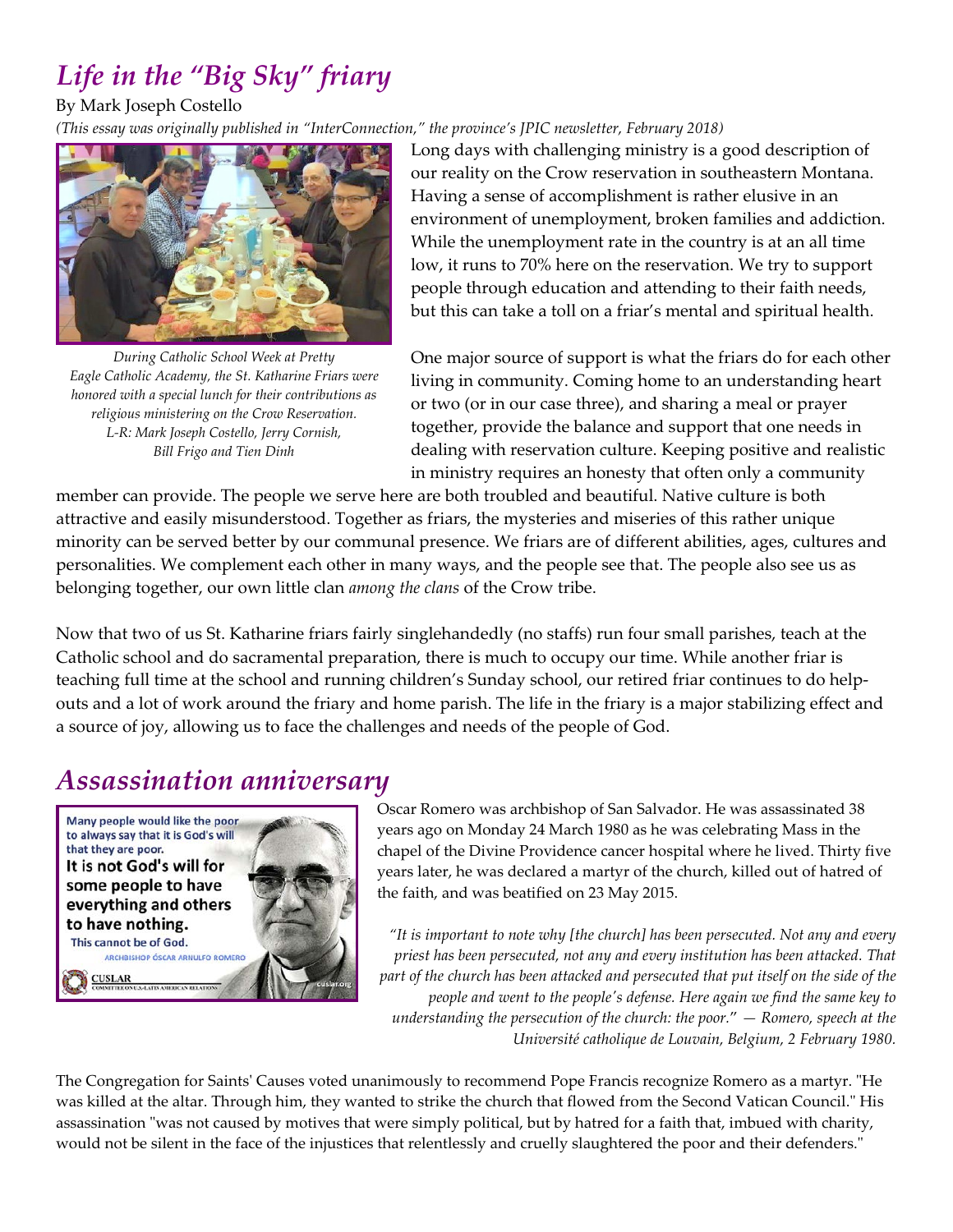## *Update: Fraternal Collaboration*

We continue to welcome brothers from other countries into our fraternal collaboration program. Given the geographical reality of our province, we realize that many, if not most, of our friars may not have an opportunity to actually meet these brothers in person until our provincial chapter. The following is a listing of those brothers who are *currently* in residence with us. We encourage our brothers to offer welcoming messages to these friars who are so far away from their home provinces. Contact information can be accessed in our provincial directory. We'll update the list again as other friars arrive in our province.

**St. Lawrence Community, Mt. Calvary WI:** *Pushparaj Alphonse, Biju Kochuniravat, Joseph Mattathil, Matalai Muthu Savariappan.* **St. Crispin Community, Washington MI:** *Biju Chacko Parakkalayil, Binoy Augustine Nedumparampil,* **St. Bonaventure Community, Detroit MI:** *Joseph Panakkalody Savior, George Kuriype Kooran.* **St. Conrad Community, Milwaukee WI:** *Johnson Sagay Raj Jayaraj, Roach Gaspar.* **Montana Reservation:** *Gebreyesus Amanuel Boyine.* **St. Clare Community, Chicago IL:** *Anish Cleetus Palliyil, Antony Julius Milton, Worku Yohannes Gebre, Drahomir Vojtech Dvoulety.*



*Pushparaj Alphonse*



*Biju Kochuniravat*



*Joseph Mattathil Muthu Savariappan*





*Biju Parakkalayil*



*Joseph Savior*





*Antony Julius Milton Worku Gebre*





*Joseph Kooran Johnson Jayaraj*







*Anish Palliyil Binoy Nedumparampil*





*Drahomir Dvoulety*

#### *On Collaboration...a poem by ryn*

Collab, collab! Oh thoughtful collabs! Amalgamation of unique minds, Merging of dual thinking labs! Cerebral workshop of life's diverse grinds!

Collab, collab! Reinforced true! Melding of minds and honed crafts, Mounted up with bolt and screw! Assembled solid in monochromed poetic drafts.



Collab, collab! A trend that's trending! A fad that now seems ever growing... Each other's style we will be wearing. Matching ensembles, yours for the liking.

Collab, collab! More of it please! Ocean of creativity, pearls ripe for picking, Journey for many across artistic seas. Wonder who with next I'll be swimming...